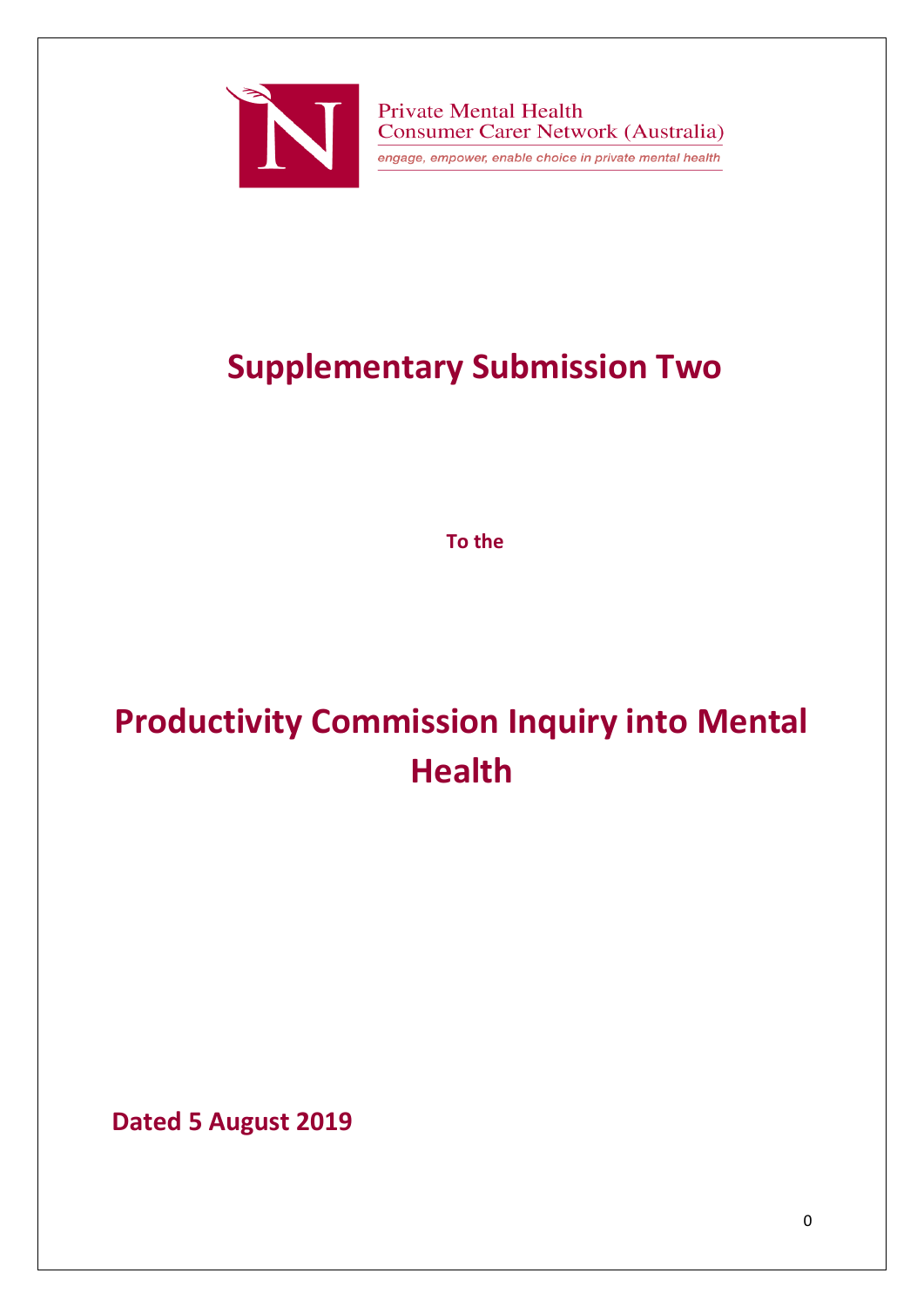#### **Introduction**

This second Supplementary Submission is being forwarded specifically in relation to carers – Point 8: Issues relating to carers, family and friends and also expands upon Recommendation 13 of our original Submission Number 49 which was: **Recommendation 13.**

**Introduce training to staff in how to better engage with carers and families by the implementation of: The Practical Guide for Working with Carers of People with a Mental Illness.** 

The 2017 Mind Australia commissioned inquiry by the University of Queensland, School of Public Health into 'The economic value of informal mental health carer in Australia showed the following:

*the total replacement value of \$13.2 billion is equivalent to 1.7 times the current national expenditure on all mental health-related services in Australia, including hospital, clinical outpatient and psychosocial support services. Total national expenditure on these services was estimated to be \$8.0 billion in 2013–14 [14]. These figures highlight the significant value provided by carers, in terms of providing support for people with mental illness.*

A major inquiry was instigated by The House Standing Committee on Family, Community, Housing and Youth. The landmark Report of 25 May 2009 titled 'Who Cares....?<sup>1</sup> Report on the Inquiry into better support for carers' detailed many issues facing carers however there has not been any significant change to the culture of carer engagement.

If this high-level inquiry and report has not changed the essence of carer engagement more broadly, then things need to change, action is required now. The Carer Guide together with all the resources developed to support implementation, provides that mechanism.

There is much research which has been undertaken over a number of years which has clearly demonstrated that the engagement and involvement of carers has had a positive influence on the physical, mental and psychosocial outcomes of consumers. Where carers have the opportunity to work in partnership with health professionals and service providers, this research also demonstrates positive outcomes for carers' health and wellbeing and the length of time they are prepared to stay involved. Policies and legislation have been developed to reflect this philosophy<sup>2</sup>.

Carers also contribute to consumer safety quite frequently over three main levels of intensity: low ("contributing without concern"), moderate ("being proactive about safety"), and high ("wrestling for control"). Carers who engaged at high intensity provided the patient with greater protection, but typically experienced negative consequences for themselves. Carers' experiences of negative consequences from safety involvement need to be mitigated by practice approaches that value their contributions<sup>3</sup>.

This brief Supplementary Submission Two provides the history, resources and crucial importance of engaging carers of people with a mental illness. We believe this Submission is a once in a lifetime

1

<sup>1</sup> Who Cares…? 25 May 2009 House of Representative Committee

[https://www.aph.gov.au/Parliamentary\\_Business/Committees/House\\_of\\_Representatives\\_Committees?url=fc](https://www.aph.gov.au/Parliamentary_Business/Committees/House_of_Representatives_Committees?url=fchy/carers/report/prelims.htm) [hy/carers/report/prelims.htm](https://www.aph.gov.au/Parliamentary_Business/Committees/House_of_Representatives_Committees?url=fchy/carers/report/prelims.htm)

 $\overline{2}$  National Carer Recognition Act 2010.;

National Mental Health Policy [Commonwealth of Australia 2009];

Fourth National Mental Health Plan, An agenda for collaborative government action in mental health 2009–2014; Royal Australian and New Zealand College of Psychiatrists (RANZCP) Guidance Notes, *Involving Families,* 2000.

<sup>&</sup>lt;sup>3</sup> "I'm Trying to Stop Things Before They Happen": Carers' Contributions to Patient Safety in Hospitals [Bronwen Merner,](https://journals.sagepub.com/doi/full/10.1177/1049732319841021) [Sophie Hill,](https://journals.sagepub.com/doi/full/10.1177/1049732319841021) [Michael Taylor](https://journals.sagepub.com/doi/full/10.1177/1049732319841021) First Published April 19, 2019 Research Article [https://doi.org/10.1177/1049732319841021](https://doi.org/10.1177%2F1049732319841021)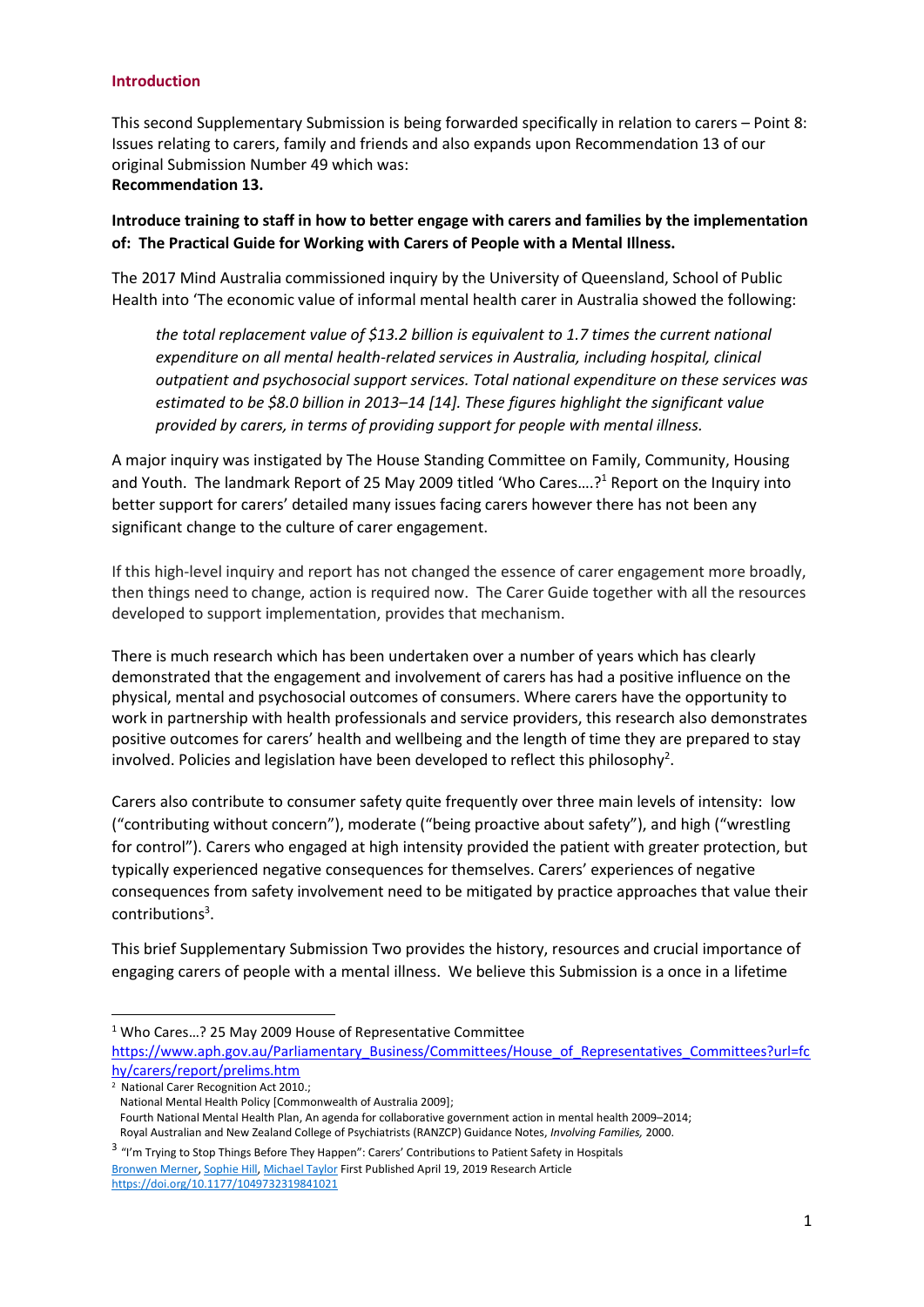opportunity to change the lives of carers , enable them to contribute to the recovery journey of the consumer and to facilitate the much-needed cultural change by recommending implementation of the Practical Guide for Working with Carers of People With a Mental Illness into all organisations and services where mental health treatment and support is provided.

# **Recommendations**

- **The phased mandatory implementation of the Carer Guide, e-learning training resources, and the App<sup>4</sup> within all service settings which are/have introduced the Carer Experience of Services (CES) outcome measure.**
- **The phased uptake of the Carer Guide and accompanying resources into organisations which are commissioned by the PHNs to provide services to their consumers and carers.**
- **The phased uptake of the Carer Guide to all organisations and services in which mental health treatment and/or support is provided.**
- **The ongoing administration and hosting costs beyond 31 December 2019 be undertaken by the Australian Mental Health Outcomes and Classification Network or a lead jurisdiction, a PHN, NDIA or similar entity.**

# **Context**

Public, private and community managed mental health services have a responsibility to identify and work with carers in all phases of a person's illness. However, much of the ongoing care for people with long term mental illness and disability was until recently provided via the Australian Government initiatives such as the Partners in Recovery, Personal Helpers and Mentors Scheme and currently the National Disability Insurance Scheme.

A large volume of literature also exists clearly describing the needs of carers<sup>5</sup>, however what is lacking in Australia is clearly articulated nationally consistent practical guidance for working with, engaging and supporting carers and families.

# **Main Aim**

1

The **main aim** of the *Practical Guide for Working with Carers of People with a Mental Illness*  (hereafter Carer Guide) provides practical guidance to assist clinicians and service providers to work with carers in a meaningful, mutually beneficial way using a partnership approach which will enhance outcomes for consumers and support carers and families in their caring role. The underpinning principle is that carers are equal partners in care.

Where implemented, the Carer Guide will enhance the capacity of mental health providers to meet the increasing number of standards which guide mental health delivery. The Carer Guide will assist in streamlining and supporting mental health provider organisations or services to meet their obligations under the National Standards for Mental Health Services, *Standard 7 – Carers* and the requirements of the Australian Commission for Safety and Quality in Healthcare, particularly *Standard 2 – Partnering with Consumers* , which also has strong implications for partnering with carers.

<sup>4</sup> The App can be downloaded from the Apple Store or Google play

<sup>5</sup> The economic value of informal mental health caring in Australia: summary report March 2017 https://www.mindaustralia.org.au/sites/default/files/publications/The\_economic\_value\_of\_informal\_mental health caring in Australia summary report.pdf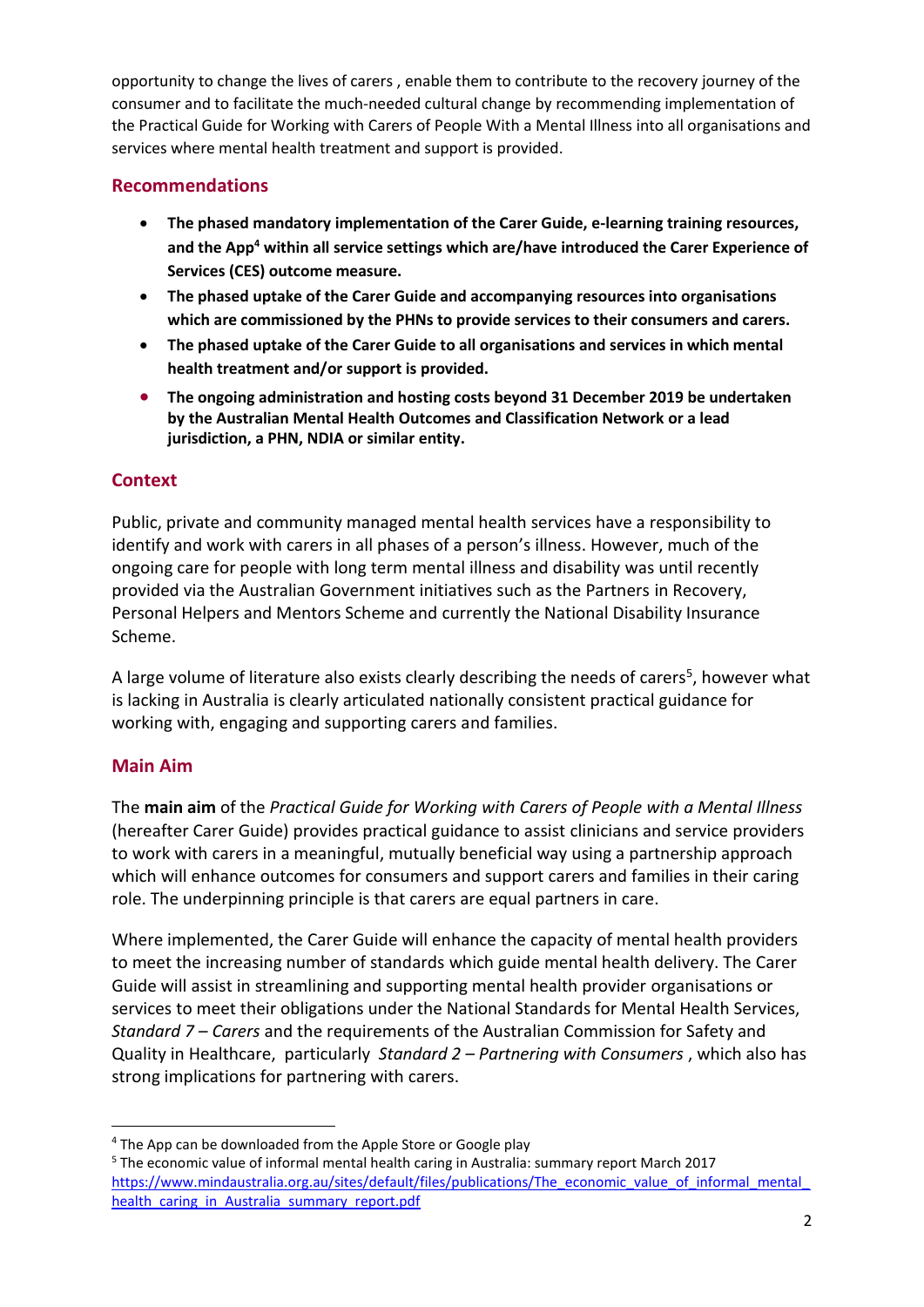The Mental Health Council of Australia in their 2011 Submission to *The Productivity Commission Inquiry into Disability Long Term Care and Support,<sup>6</sup>* estimated that between 149,800 and 206,000 people have a psychosocial disability and that any long-term care and support must at the very minimum, budget for this number of people.

In July 2012, Professor Bryant Stokes delivered a report to the Western Australian Government into admission, transfer and discharge practices in public mental health services. The review known as the 'Stokes Review'<sup>7</sup> had one of the recommended themes around carers and families. The edits below are from this 2012 Report, however these are still the experiences of many carers across Australia.

*Page 53: The Review heard clearly that there are areas of service where carers and families believe that considerable improvements need to be made. For some, an unhesitating opinion was that the system, by virtue of not providing adequate timely and preventive care, was a major contributing factor to the patient's suicide.* 

*While the Review received a considerable weight of negative carer and family experiences, a number did describe receiving positive and supportive care.* 

*The prominent theme for carers and families was a concern for the safety and wellbeing of the patient and a persistent sense of powerlessness within the system. They expressed a need for information about admissions, treatment, referrals and discharge/transfer plans.* 

*Carers were concerned about the patient's illness and said they need education to understand the illness, treatments and the course of the disease. Training is needed to implement helpful interventions, to de-escalate symptoms and to support the patients' restorative pursuits. The carers also described their exhaustion and said that the burden of care sometimes affected their own mental wellbeing.*

*Page 58: Carers reported to the Review a number of very complex and traumatic scenarios in which the system seemed to flounder, and from the carers' perspective, the system has seriously failed the patient and their carers.* 

Historically, the training of professional staff and the delivery of care to people in both the acute and recovery phases of a mental illness have been focussed fundamentally as an individual treatment model. Confidentiality has been seen as being protective of the consumer and has many times become a constraining element when caring for an individual. The results in many situations are that carers are unable to contribute or receive information or to participate in the recovery process. This individual treatment model can be illustrated by the following diagram from the UK Carers Trust<sup>8</sup> and shows a new paradigm in engaging with carers of people with a mental illness.

 $\overline{a}$ 

<sup>&</sup>lt;sup>6</sup> The Productivity Commission Inquiry into Disability Long Term Care and Support, April 2011

<sup>&</sup>lt;sup>7</sup> Stokes Review, July 2012. [https://www.mhc.wa.gov.au/media/1288/mental-health-review-report-by](https://www.mhc.wa.gov.au/media/1288/mental-health-review-report-by-professor-bryant-stokes-am-1.pdf)[professor-bryant-stokes-am-1.pdf](https://www.mhc.wa.gov.au/media/1288/mental-health-review-report-by-professor-bryant-stokes-am-1.pdf)

<sup>8</sup> 2 <sup>2</sup> Worthington, A, Rooney, P, Hannan, R 2013, *The Triangle of Care, Carers Included: A Guide to Best Practice in Mental Health Care in England, Second Edition, 2013,* Carers Trust, London. The Carers Trust is acknowledged as the copyright holder of the concept and the Triangle of Care model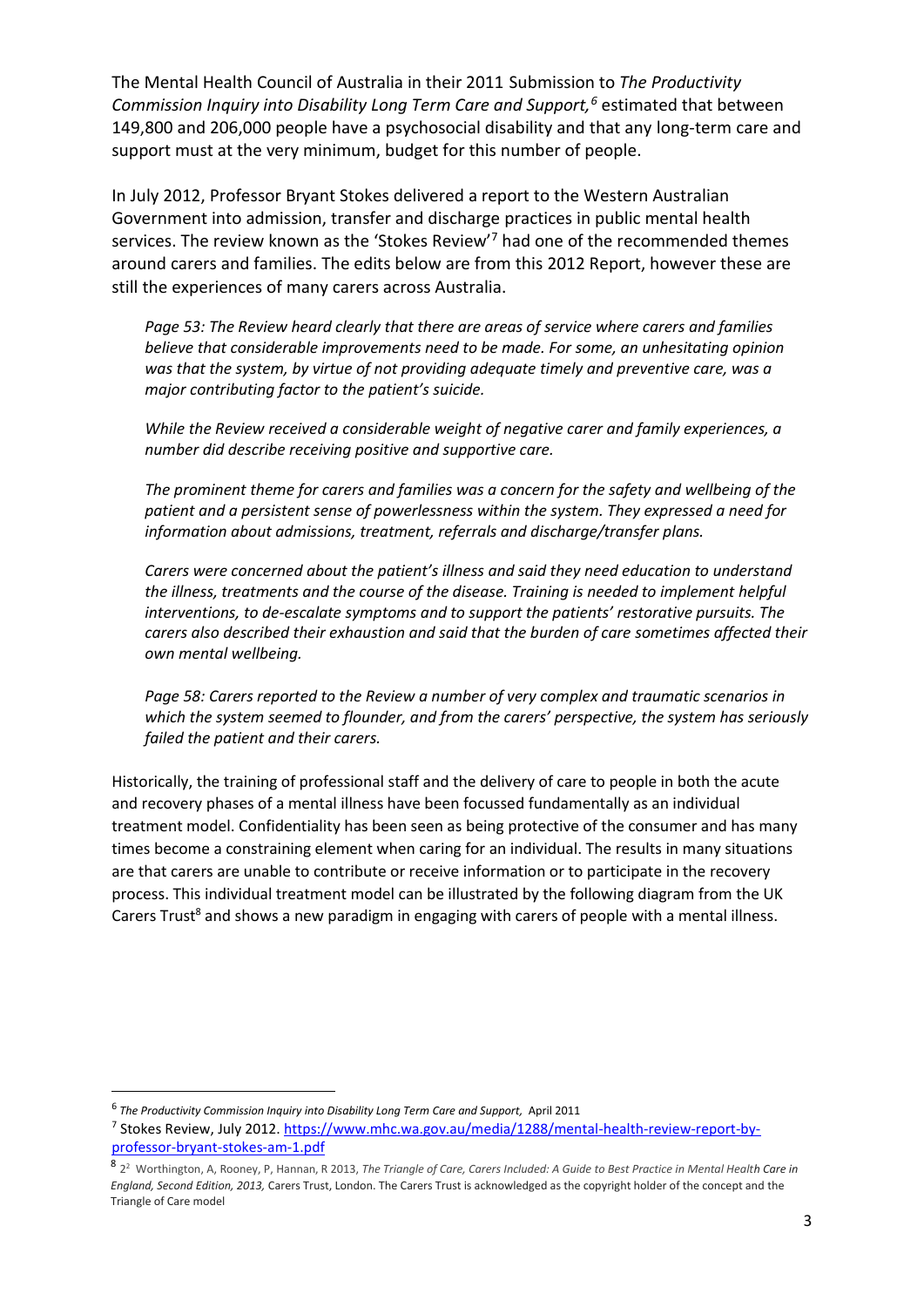

Family members and carers have a unique role to play in the journey because they know the person, and in all probability knew them before they became unwell. They are a source of information about a consumer's life beyond their diagnosis of mental illness, including information about their interests, skills, beliefs and ambitions.

This model shows very clearly that all three are partners in care, the consumer, the carer and the service provider, all working together for the same reasons and outcomes which are to provide better support in the recovery process. This partnership improves outcomes for consumers, reduces carer anxiety and provides improvement in the ability and desire of family and other carers to remain supportive. It also improves satisfaction for staff when this partnership approach is embedded within practice.

# **Need for Practical Guidance**

There are number of significant gaps in the engagement of carers which have been consistently articulated within many reports, inquiries, policies and procedures however the actual engagement of carers remains unactioned in many places.

It was in relation to this continuing lack of engagement that the Network formed a Consortium of key organisations to develop a guide which would provide practical assistance to clinicians and service providers, and allow for their services or organisations to self-assess against six Partnership Standards, as well as the best opportunity for clarity, accuracy, expertise and dissemination.

The Consortium believes that the Carer Guide will directly assist, guide and support providers as they engage people with chronic mental illness and psychosocial disability, their carers and families. The Carer Guide is crucial to the successful implementation and ongoing effectiveness of services, giving providers increased skills leading to greater engagement with and support for carers and better outcomes for consumers.

The development of the Carer Guide was jointly funded by MIND Australia and HelpingMinds.

### **Consortium member organisations**

- Mental Health Carers ARAFMI WA Inc.
- MIND Australia
- Private Mental Health Consumer Carer Network (Australia) [the Network]
- Mental Health Council of Australia
- Mental Health Carers ARAFMI Australia

It was thought that the national standing of these organisations in partnership would provide the best opportunity to influence practice and drive change. Despite the best endeavours of these organisations, the uptake and implementation of the Carer Guide still remains elusive.

The Carer Guide should also have applicability to the Primary Health Networks, NDIS, and any other mental health service providers where mental health care is delivered.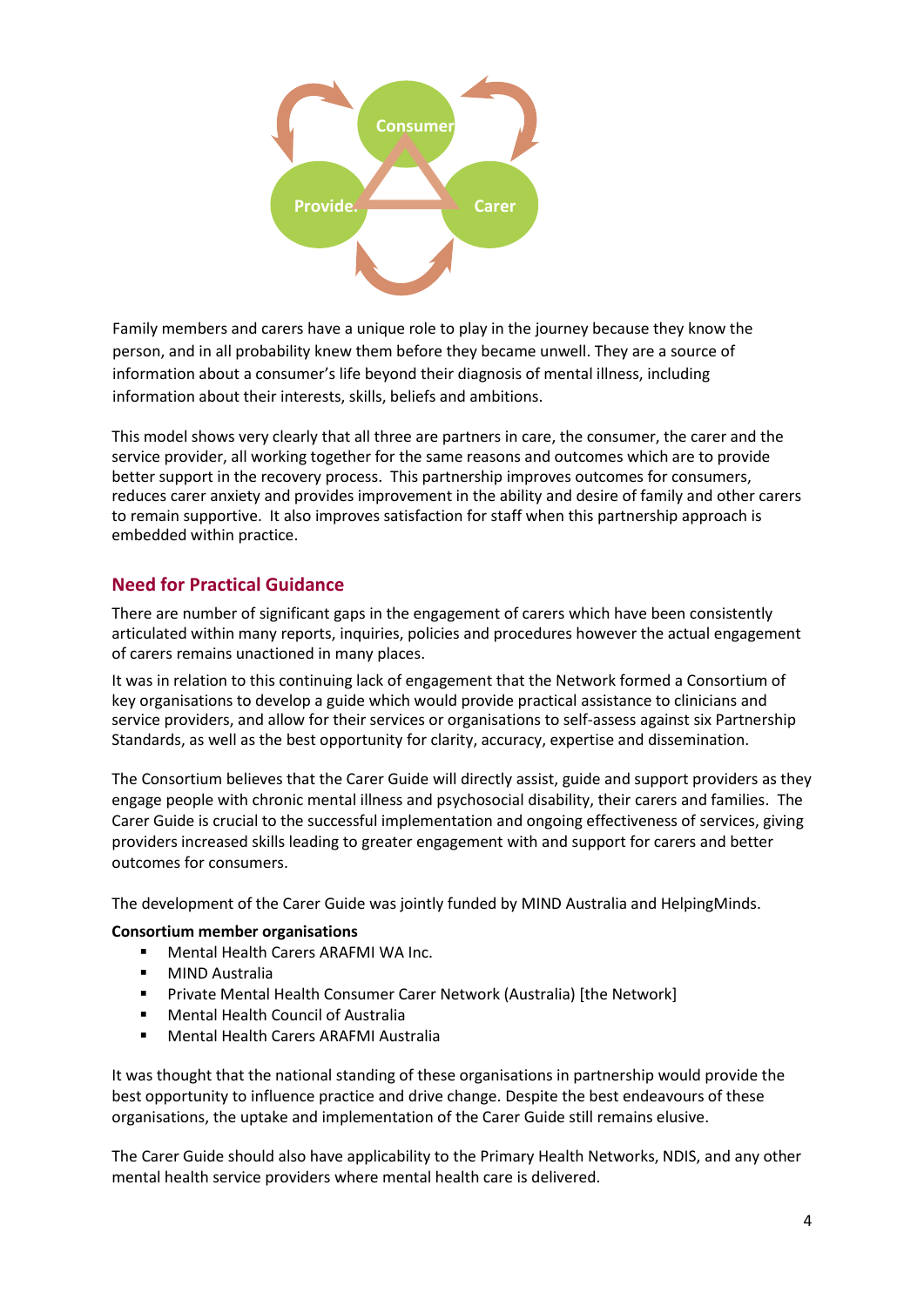# **Resources to support the implementation of the Carer Guide**

To assist in the implementation of the Carer Guide and to support service providers and organisations the following resources have been developed, are free and available.

### **The resources available are:**

- One online introduction module on the Carer Guide<sup>9</sup> developed by the Network
- $\bullet$  Five Online Training resources<sup>10</sup> funded by HelpingMinds
- An App<sup>11</sup> which allows self-assessment and provides organisations/services with up to 6 Reports funded by the Commonwealth, Department of Health
- A carer specific website [www.workingwithfamiliesandcarers.com.au](http://www.workingwithfamiliesandcarers.com.au/), funded by Mind Australia which provides access to a wide range of:
	- o Articles and Research
	- o Fact Sheets
	- o Guides
	- o Professional Learning
	- o Reports
	- o Toolkits and Templates
	- o Training Manuals
	- o Videos

#### **Benefits for staff:**

- Creates a more helpful, supportive relationship with carers
- Gives carers and consumers realistic expectations
- Ensure staff have information about consumers' moods, behaviours and the best way to interact with them
- If the consumer exhibits challenging behaviour, the carer may be able to provide assistance by influencing them in a positive manner
- It can reduce admissions. Carers can often recognise the signs the consumer is becoming unwell allowing staff to act in a way that provides early intervention and offers care in the least restrictive environment.

#### **Benefits for services and organisations:**

Implementation of the Partnership Standards and use of the Guide (including self assessment tools) provides evidence to Accreditation Agencies of the organisations ability to better meet the National Safety and Quality in Healthcare Standards. The implementation of the Guide also assist in driving the national safety and quality improvements in a cost effective manner. It can also assist services to prepare for or improve their results when the Carer Experience Survey is implemented or undertaken.

The Network wishes to focus on the following in particular:

# **Five Online Training resources – funded by HelpingMinds**

These modules provide easy access to the Partnership Standards and can be completed in a person's own time and convenience. Each module is focussed on one of the Partnership Standards. They can be viewed at: <https://helpingminds.org.au/health-professionals/>

This is a convenient way in which to upskill service providers.

1

<sup>9</sup> Introduction module for the Carer Guide:

<http://www.pmhccn.com.au/Portals/2/PublicDocuments/ppt/intro-to-practical-guide/>

<sup>&</sup>lt;sup>10</sup> Online training Modules: [\(https://helpingminds.org.au/health-professionals/](https://helpingminds.org.au/health-professionals/)

<sup>&</sup>lt;sup>11</sup> App Store and/or Google play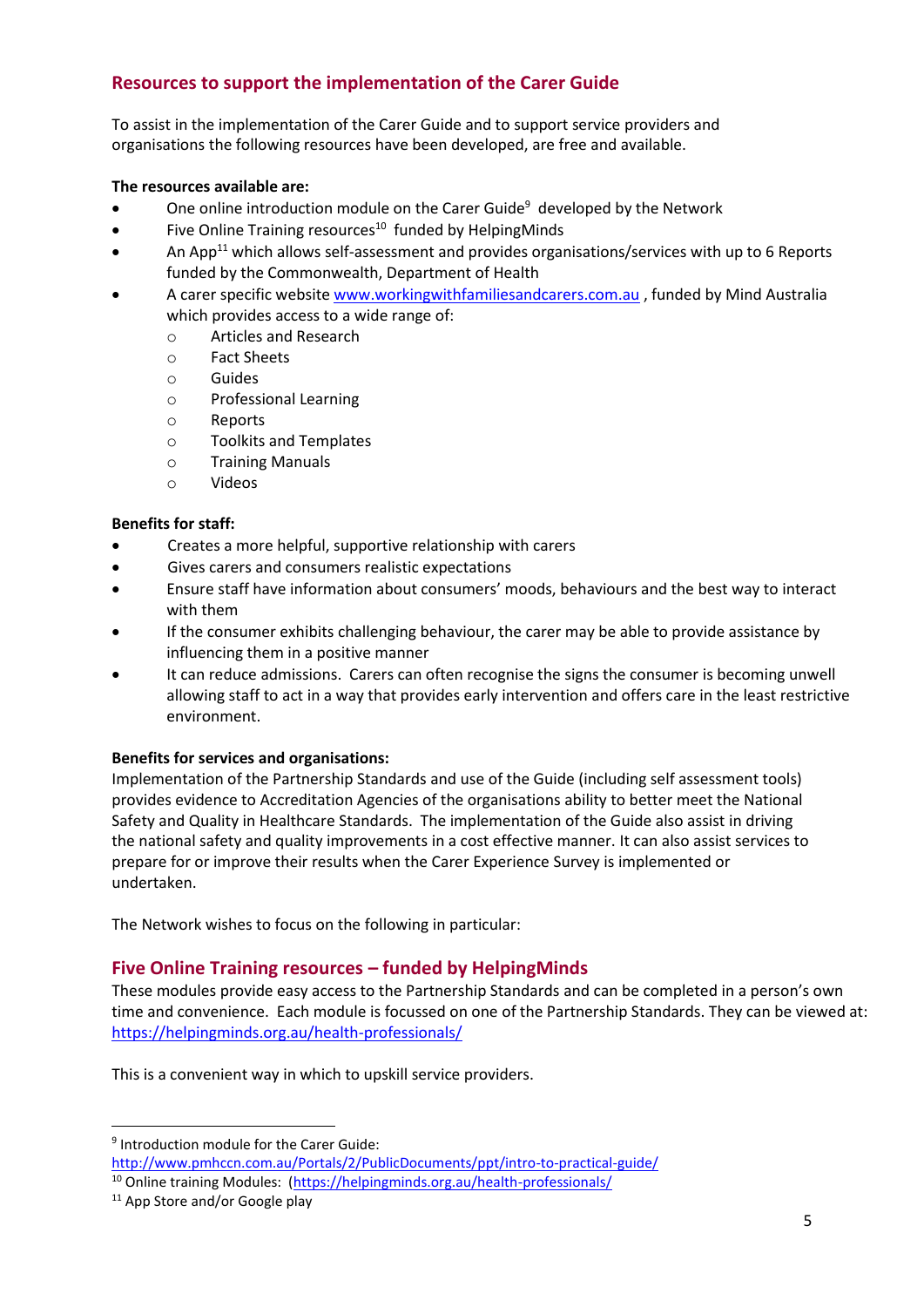# **An App which allows self-assessment and provides organisations/services with up to 6 Reports – funded by the Commonwealth, Department of Health**

This is an amazing resource for service providers, services, organisations and jurisdictions. It was funded following an approach to the Commonwealth, Department of Health. It was developed on a very low cost basis considering the large amounts of funds which are being expended in the Reporting aspects of mental health services both nationally and at the state and territory levels.

However ongoing administration and hosting costs and oversight has been limited and will expire in 2020. Another entity other than the Network will be required to take over these costs, this could be a lead jurisdiction, Australian Mental Health Outcomes and Classification Network etc.

#### **Ongoing costs**

Currently the hosting and the administration costs of approximately \$4,000 per annum but these will require adjustment with increased usage over time.

#### **Here is a screen shot of the App:**



#### **Tools available on the App**

The following shows the screen of the App once opened which shows the tools available for service provider access.

The Implementation Tools in the App work on a 'traffic light' system, ie Red is not met, Orange is partially met and Green is met. These terms are consistent language of the National Safety and Quality in Health Care Standards 2<sup>nd</sup> Edition used for accreditation purposes. The screen shot is below.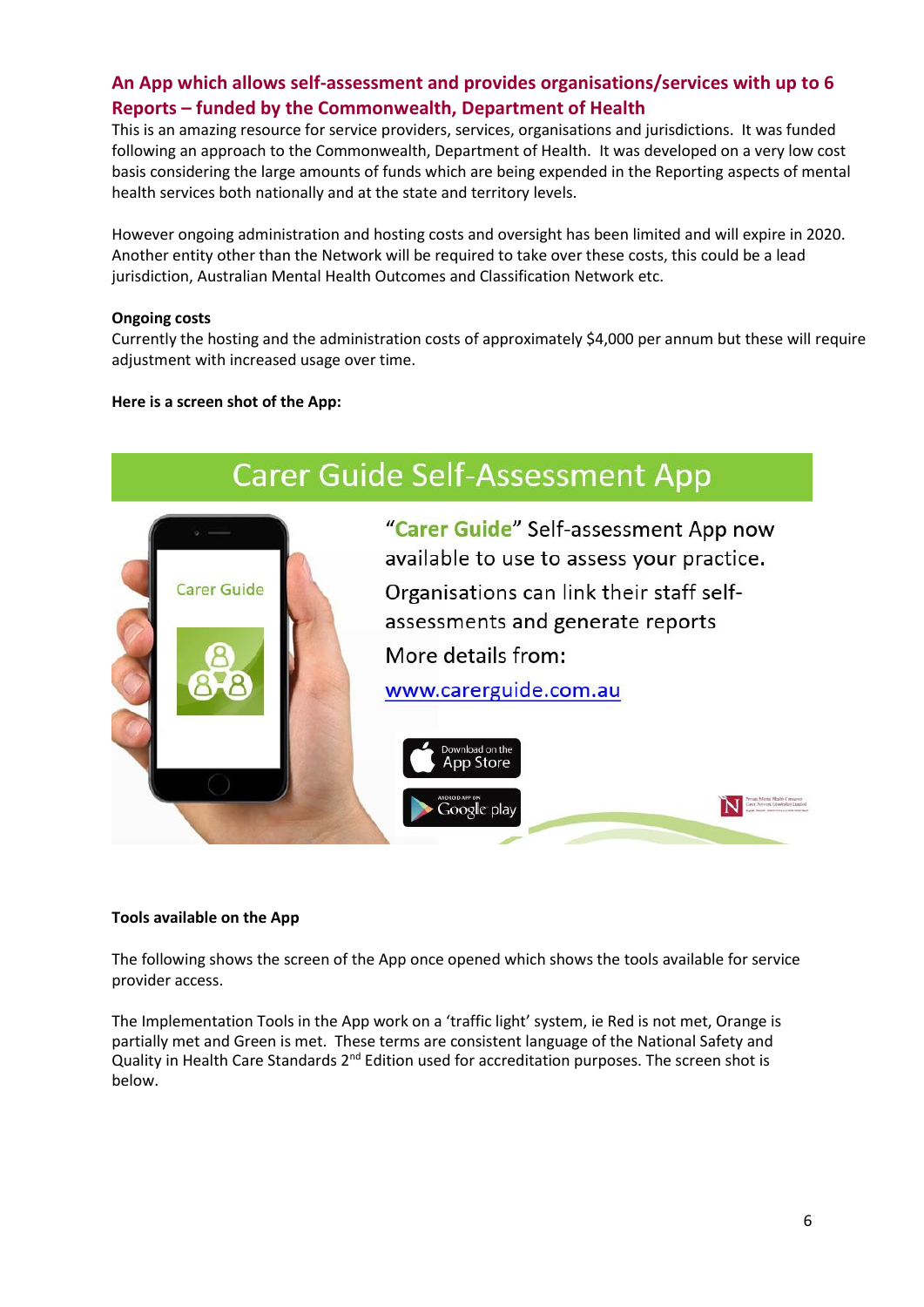# **Implementation Tools - Practical Guide App**

| Simple strategies to consider | Taken directly from the Guide                                                              |
|-------------------------------|--------------------------------------------------------------------------------------------|
| <b>My Assessments</b>         | Separate assessments for each organisation you<br>work for, or your own private assessment |
| <b>My Organisations</b>       | A list of the organisations you are linked with                                            |
| Codes                         | Where you enter codes to connect to an<br>organisation                                     |

Once the Carer Guide app has been downloaded a service provider can select:

- Strategies to consider directly taken from the guide for each partnership standard
- My assessments has the option of doing your own individual assessment or ones for different organisations that you might be working for. There is the ability to have multiple assessments so that you can assess your practice in each different environment if you work for more than one organisation or department.
- My organisations shows you a list of the organisations you are linked with
- Codes is where you go to enter the organisation code that is generated in our administration portal to link your assessments with an organisation

#### **Self assessments**

The App enables a service provider to self assess against the criteria within the six Partnership Standards with a critical component being the ability to develop an Action Plan which is kept alive at all times, enabling the service provider to review their progress in better meeting the criteria.

# **Implementation Tools - Practical Guide App**

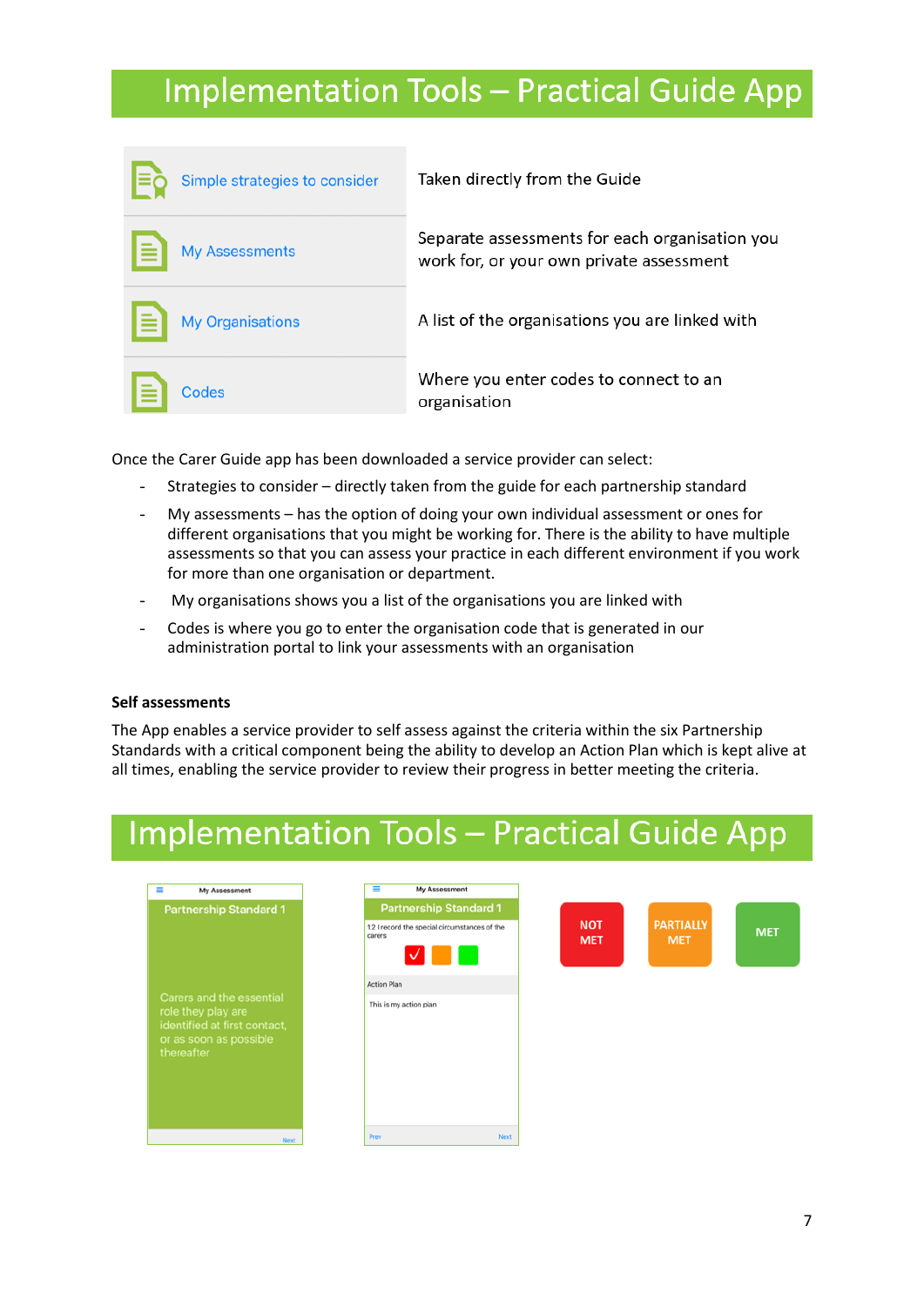- When you go into My Assessments, you can work through each activity within each partnership standard and assess your own practice against it.
- When you assess as not met or partially met, you can also include an action plan of what you might need to do or change to improve the rating.
- It is a simple process of clicking next and working through each of the partnership standards.
- As you make changes in your practice, or implement action plans you can go back into the app and change your rating e.g. from partially met to met. It keeps this information live at all times, however with the reporting functions you can do comparisons between two different points in time.

#### **Reports**

The additional exciting aspect of the App is the ability of the service, organisation or jurisdictions to access the following reports.



The reports that can access are:

- Individual service by activity level this is each activity within each partnership standard
- Individual service by partnership standard this reports just at the partnership standard level
- Individual service snapshot comparison report this is where you can compare your organisation's results in two different points in time.
- Service comparison by partnership standard report shows a comparison of multiple departments within your organisation at a set point in time
- All services comparison report shows how your service is rating compared to all other organisations using the app – however the names of other organisations are not included to ensure confidentiality and privacy.